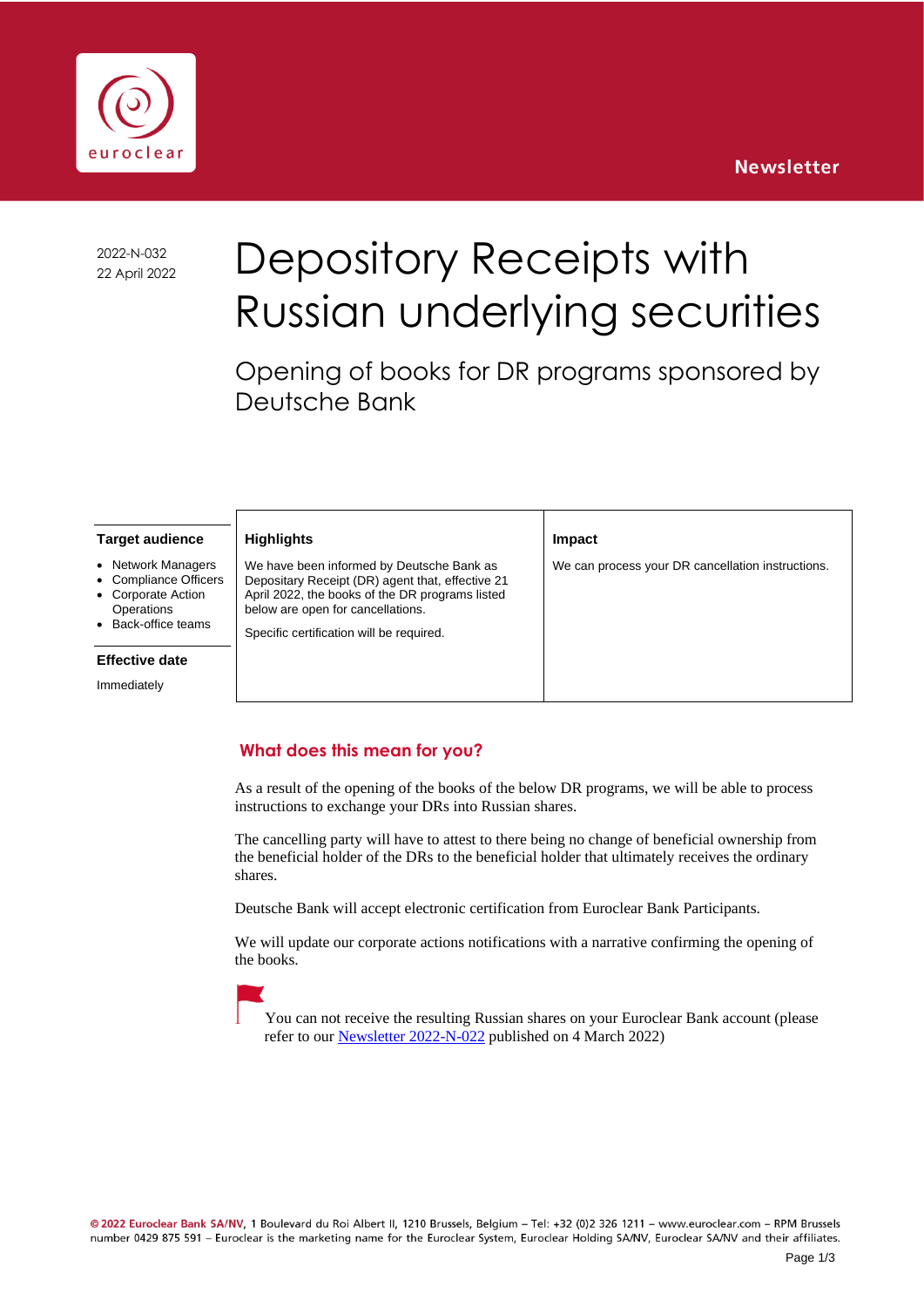

# **List of impacted DRs**

| <b>ISIN</b>  | <b>Security</b>                      |  |
|--------------|--------------------------------------|--|
| US00501T1007 | JOINT STOCK COMPANY ACRON - 144A     |  |
| US00501T2096 | <b>PJSC ACRON - REGS GDR</b>         |  |
| US50218G1076 | LSR GROUP PJSC/144A                  |  |
| US50218G2066 | <b>LSR GROUP PJSC REG S</b>          |  |
| US5838405091 | MECHEL PAO PFD ADR                   |  |
| US5838406081 | MECHEL, PAO - ADR                    |  |
| US5838407071 | MECHEL PAO (REGS GDR)                |  |
| US67011E1055 | NOVOLIPETSK STEEL (NLMK) (144A GDR)  |  |
| US67011E2046 | NOVOLIPETSK STEEL (NLMK)(REGS GDR)   |  |
| US6708481006 | <b>JSC OGK-2 - GDR 144A</b>          |  |
| US6708482095 | <b>JSC OGK-2 - GDR REGS</b>          |  |
| US69343R1014 | AEROFLOT, PAO-144A GDR               |  |
| US69343R2004 | AEROFLOT - RUSSIAN AIRLINE GDR REG S |  |
| US69343R3093 | <b>PJSC AEROFLOT RUSSIAN</b>         |  |

## **Latest status on our link for Russia**

For the most up-to-date date information on our link with Russia, please visit our Current status [of our link with Russia](https://www.euroclear.com/newsandinsights/en/Format/Articles/russia-our-current-status.html) webpage.

## **Keeping you informed**

We are closely monitoring the situation and will keep you informed of any further developments.